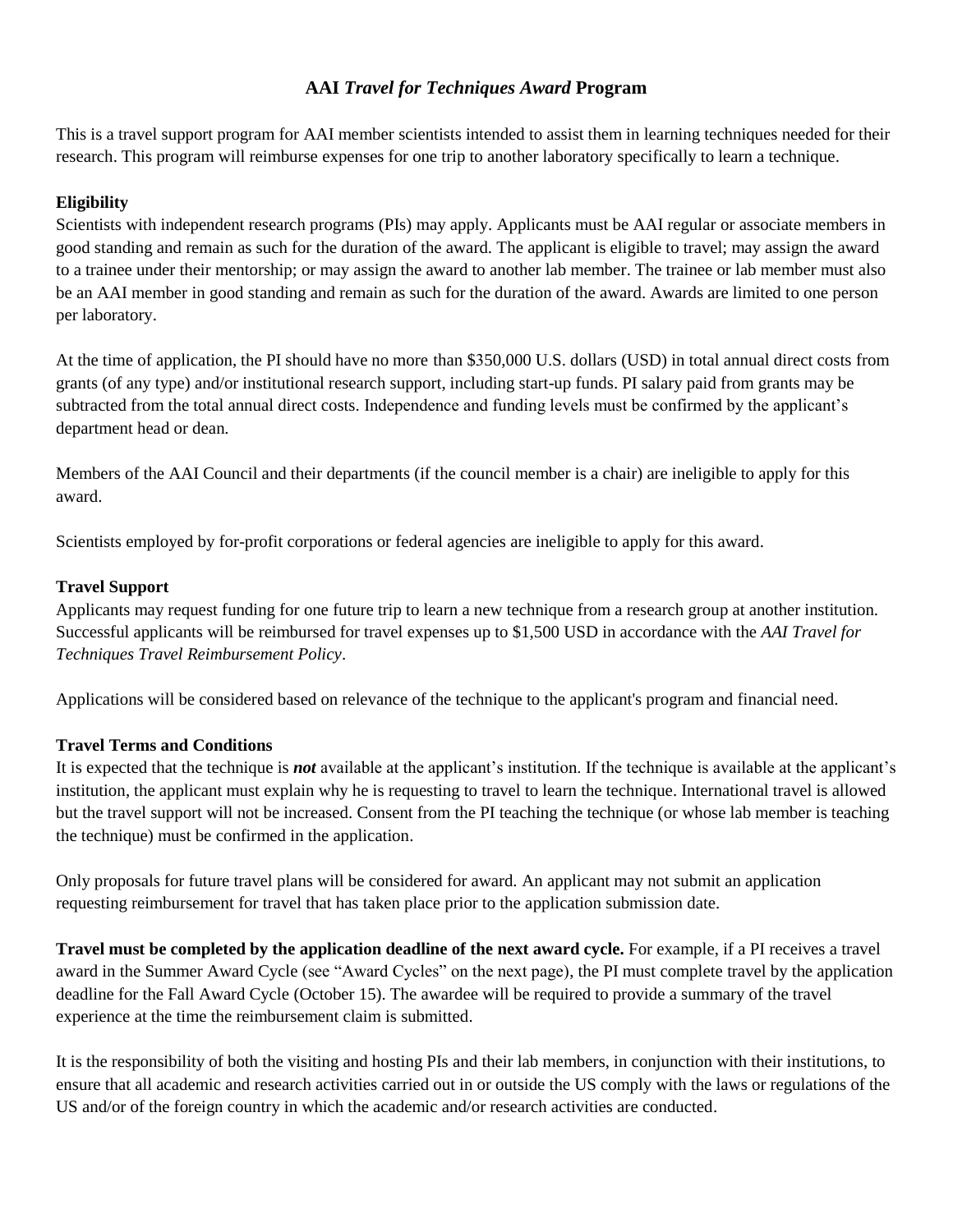### **Award Cycles**

Applications will be considered in three award cycles per year. If the application deadline falls on a weekend day or a federal holiday, applications will be due by 5 PM Eastern Time on the next regular business day.

#### **Summer:**

|              | April 15: Applications open            |
|--------------|----------------------------------------|
|              | June 15: Application deadline          |
|              | Awardees announced in early August     |
| <b>Fall:</b> |                                        |
|              | August 15: Application process opens   |
|              | October 15: Application deadline       |
|              | Awardees announced in early December   |
| Winter:      |                                        |
|              | December 15: Application process opens |
|              | February 15: Application deadline      |
|              | Awardees announced in early April      |
|              |                                        |

### **Application Process**

Applicants will be required to provide:

- 1. A completed Travel for Techniques Application
- 2. A completed Host PI Visit Confirmation Form
- 3. Applicant's current CV/NIH Biosketch

Please direct inquiries about the Travel for Techniques program to [awards@aai.org.](mailto:awards@aai.org) Please also submit completed applications to **awards@aai.org**. For best results, we recommend that the application be downloaded to your computer before filling it out, as not all form fields and document functions may be compatible with your brower. All documents should be uploaded as a single combined PDF file. Please be aware that the single, combined PDF must be no larger than 20MB. Packages that are not complete will not be considered.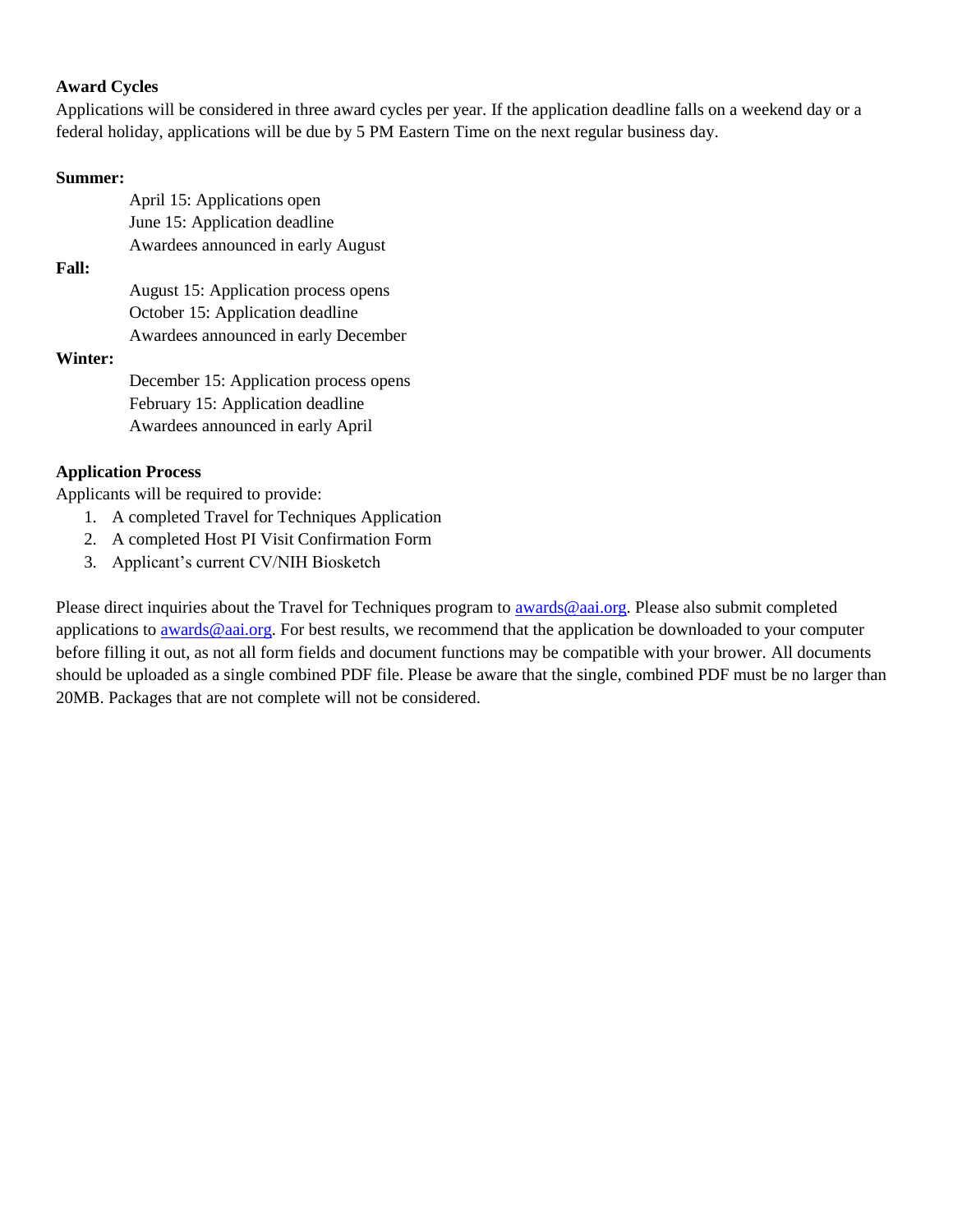

# The American Association of Immunologists Travel for Techniques Application

(This form must be completed in its entirety, signed and submitted with other requested materials.) *Please print legibly or type.*

| <b>APPLICANT (PI) INFORMATION</b>             |                           |            |  |              |                   |                                                        |             |             |         |         |  |                    |  |
|-----------------------------------------------|---------------------------|------------|--|--------------|-------------------|--------------------------------------------------------|-------------|-------------|---------|---------|--|--------------------|--|
| Last                                          |                           |            |  |              | <b>First Name</b> |                                                        | Middle Name |             |         |         |  | Title/             |  |
| Name                                          |                           |            |  |              | or Initial        |                                                        | or Initial  |             |         |         |  | Position           |  |
| Institution                                   |                           |            |  |              |                   |                                                        | Department  |             |         |         |  |                    |  |
| <b>Street</b>                                 |                           |            |  |              |                   |                                                        |             |             |         |         |  |                    |  |
| Address                                       |                           |            |  |              |                   |                                                        |             |             |         |         |  |                    |  |
| City                                          |                           |            |  |              | <b>State</b>      |                                                        |             |             |         | Country |  |                    |  |
| Zip                                           |                           |            |  |              | Phone             | Email                                                  |             |             |         |         |  |                    |  |
| Code                                          |                           |            |  |              |                   |                                                        |             |             |         |         |  |                    |  |
| <b>AAI</b> Member ID                          |                           |            |  |              |                   | Total Funding in U.S. Dollars (see                     |             |             |         |         |  |                    |  |
|                                               |                           |            |  |              |                   | Funding Confirmation Form)                             |             |             |         |         |  |                    |  |
| Signature                                     |                           |            |  |              |                   |                                                        |             |             |         |         |  | Date               |  |
|                                               |                           |            |  |              |                   | DESIGNATED TRAVELER INFORMATION (IF DIFFERENT FROM PI) |             |             |         |         |  |                    |  |
| Last                                          |                           |            |  |              | <b>First Name</b> |                                                        | Middle Name |             |         |         |  | Title/             |  |
| Name                                          |                           | or Initial |  |              |                   |                                                        | or Initial  |             |         |         |  | Position           |  |
| Institution                                   |                           |            |  |              |                   | Department                                             |             |             |         |         |  |                    |  |
| <b>Street</b>                                 |                           |            |  |              |                   |                                                        |             |             |         |         |  |                    |  |
| Address                                       |                           |            |  |              |                   |                                                        |             |             |         |         |  |                    |  |
| City                                          |                           |            |  | <b>State</b> |                   |                                                        |             |             | Country |         |  |                    |  |
| Zip                                           |                           | Phone      |  |              |                   |                                                        |             |             | Email   |         |  |                    |  |
| Code                                          |                           |            |  |              |                   |                                                        |             |             |         |         |  |                    |  |
| AAI Member ID                                 |                           |            |  |              |                   |                                                        |             |             |         |         |  |                    |  |
| Signature<br>Date                             |                           |            |  |              |                   |                                                        |             |             |         |         |  |                    |  |
| HOST PI INFORMATION (THE PI YOU ARE VISITING) |                           |            |  |              |                   |                                                        |             |             |         |         |  |                    |  |
| Last                                          |                           |            |  |              | First Name        |                                                        |             | Middle Name |         |         |  | Title/             |  |
| Name                                          |                           | or Initial |  |              | or Initial        |                                                        |             | Position    |         |         |  |                    |  |
|                                               | Institution<br>Department |            |  |              |                   |                                                        |             |             |         |         |  |                    |  |
| Street                                        |                           |            |  |              | City, State,      |                                                        |             |             |         |         |  |                    |  |
| Address                                       |                           |            |  |              |                   |                                                        |             | Zip         |         |         |  |                    |  |
| Phone                                         |                           |            |  | Email        |                   |                                                        |             |             |         |         |  | <b>Visit Dates</b> |  |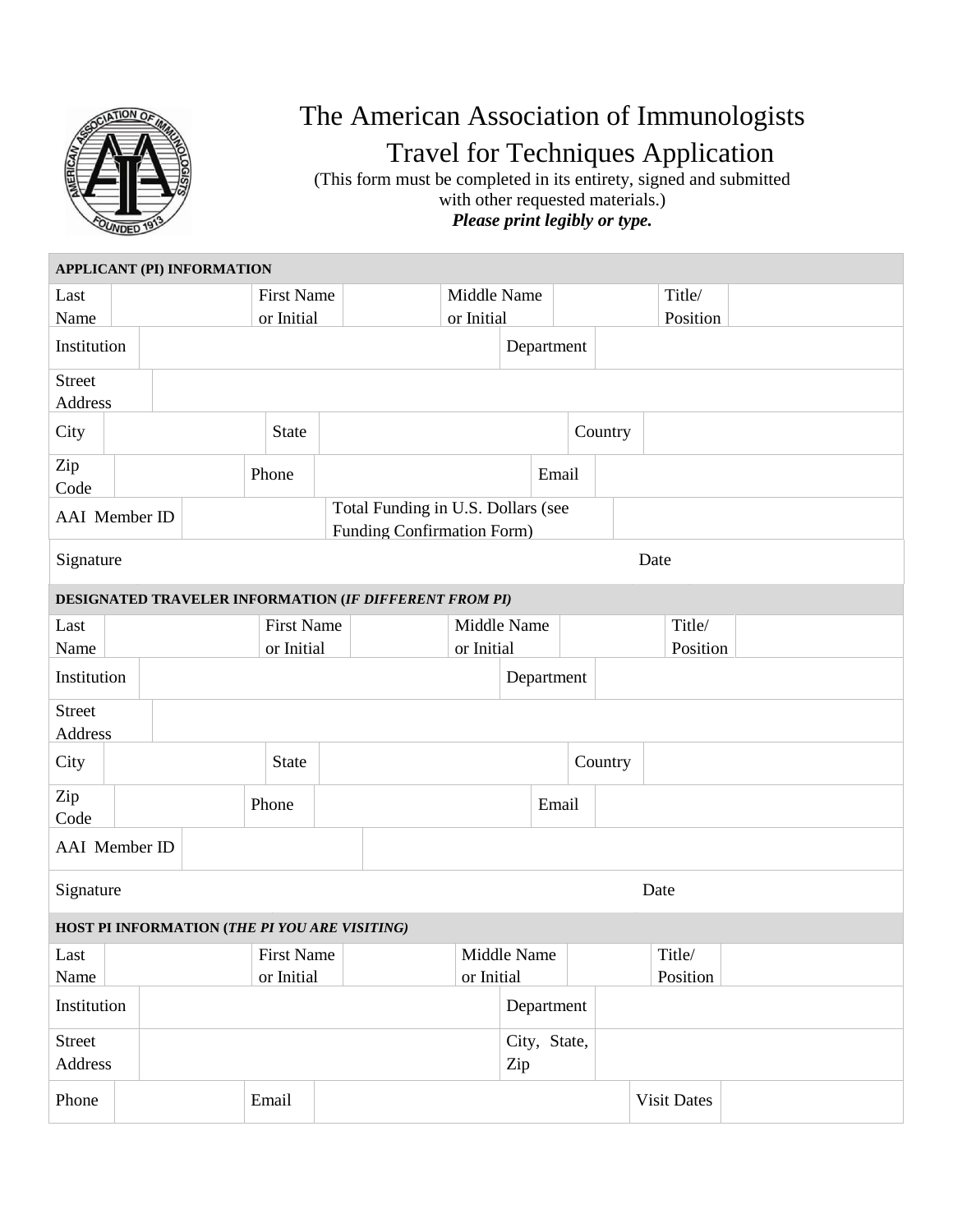## **Travel Proposal**

## **Technique Description** (*2,500 character limit, including spaces)***:**

*Please provide a description of the technique you will be learning.*

## **Application and Relevance of Technique** *(6,000 character limit, including spaces)***:**

*Please describe how this technique will be applied to support a current or new research goal in your lab.*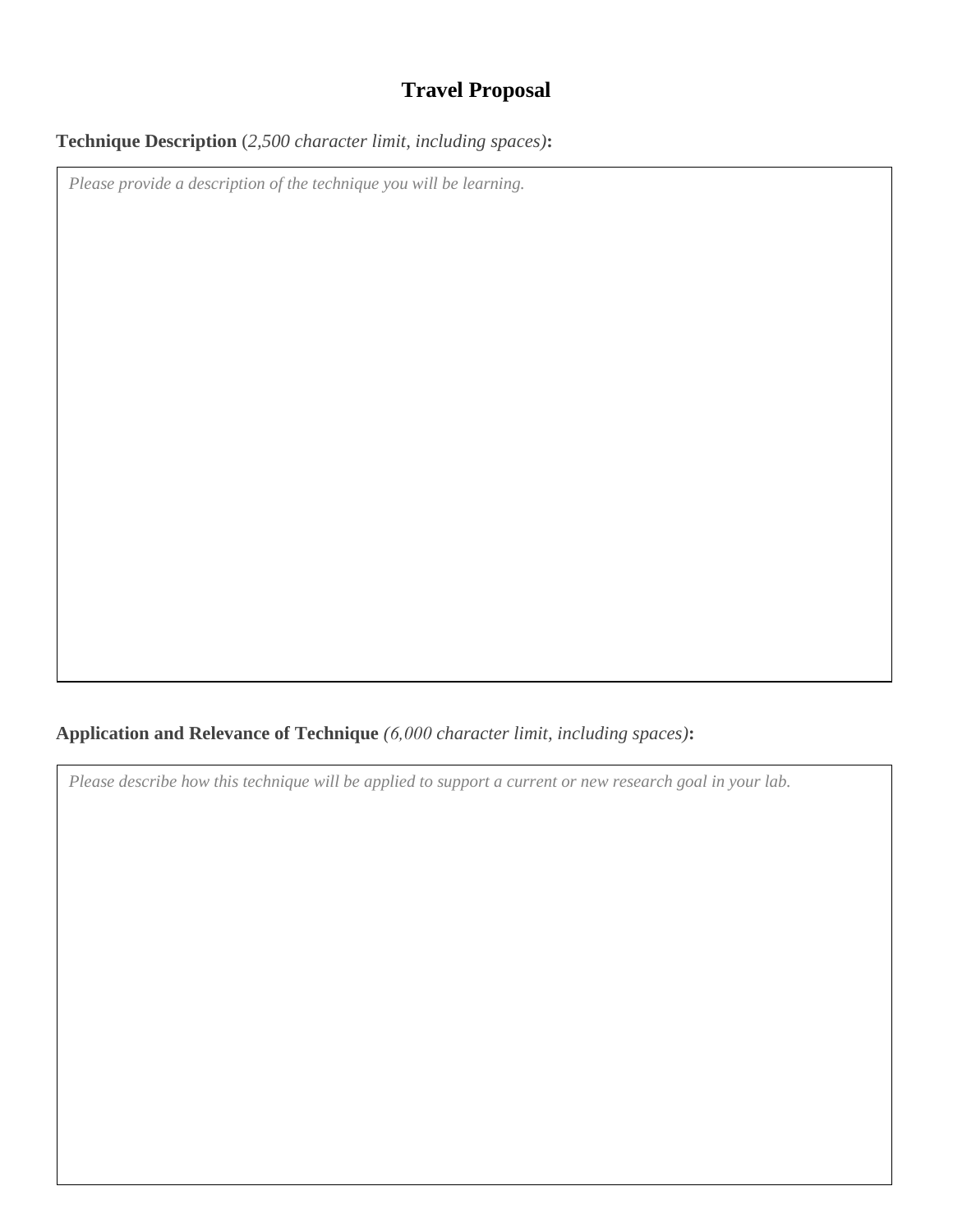**Travel Justification** *(1,500 character limit, including spaces)***:**

*Whose lab are you visiting? Why are you visiting this particular lab?*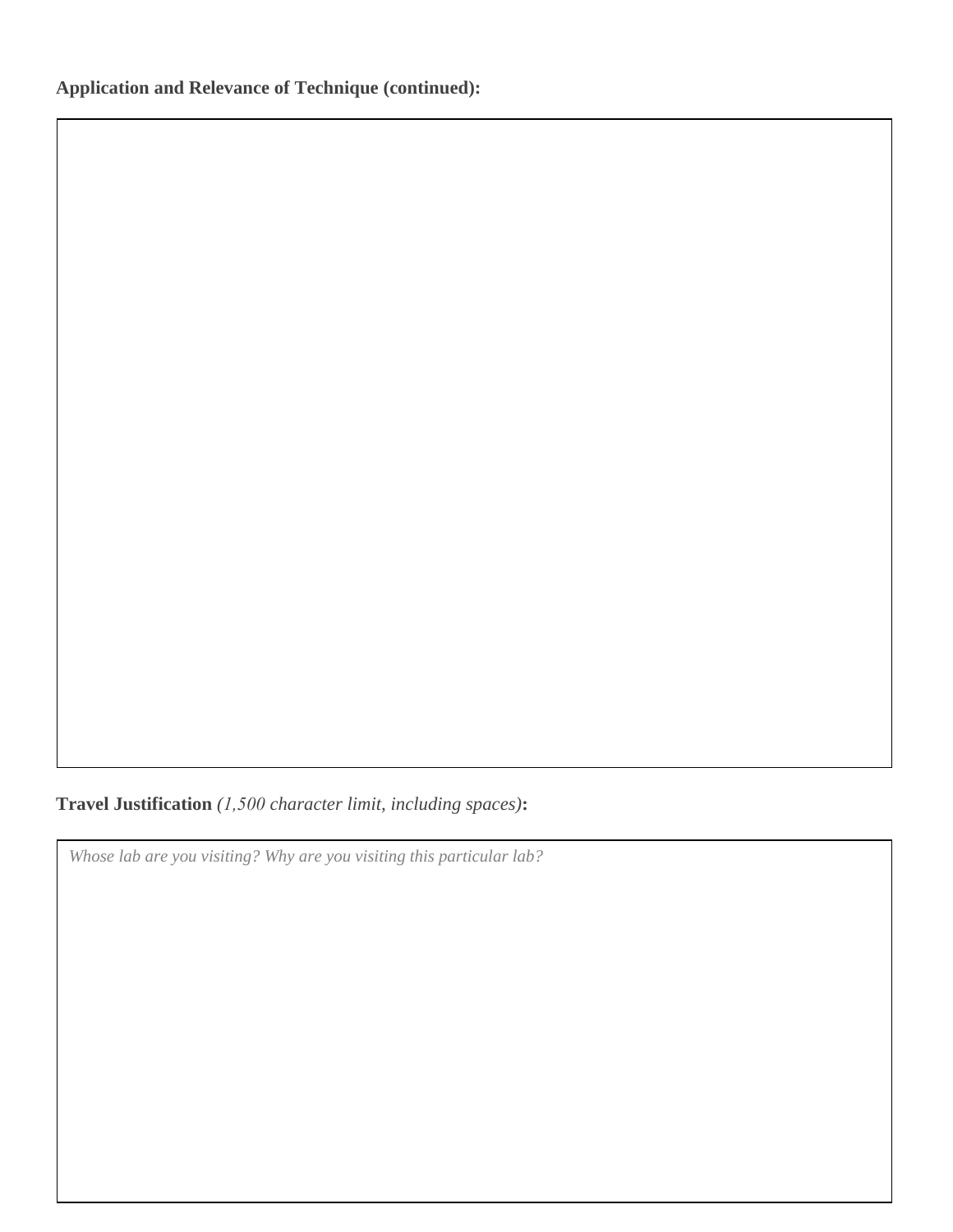

# The American Association of Immunologists Funding Confirmation Form Instructions

The Funding Confirmation Form (FCF) is intended to provide AAI with accurate documentation of your research funding portfolio for the indicated fiscal year. This

information is used to determine your financial eligibility for several AAI programs. Please review the following instructions before you fill out the FCF to ensure that you provide correct and complete funding information. **Any application submitted with an incomplete FCF will not be considered for award.** 

A filled-in sample of the "**Research Support**" portion of the FCF has been provided below for your reference:

| <b>Grant type/number</b>             | <b>Funding</b><br>organization | <b>Funding</b><br>period | Role<br>$(e.g., PI, co-PI)$ | Direct costs for<br>$1/1/22 - 12/31/22$<br>$(in U.S.$ $\mathcal{S})$ |
|--------------------------------------|--------------------------------|--------------------------|-----------------------------|----------------------------------------------------------------------|
| <b>Ex 1:</b> R01 AI160-09            | <b>NIAID/NIH</b>               | $9/5/19 - 8/31/22$       | PI                          | \$93,108                                                             |
| $\mathbf{Ex\,2:}$ 156478913          | <b>NSF</b>                     | $2/5/19 - 5/8/22$        | $Co-PI$                     | \$8,034                                                              |
| Ex 3: $14$ PAI16114                  | Amer. Heart Assoc.             | No-cost ext.             | PI                          | \$42,548                                                             |
| $\boldsymbol{Ex\,4:}$ Start-up Funds | University of XYZ              | Unlimited                | PI                          | \$82,548                                                             |
| Ex 5: $14\text{SIC}184$              | McIver's Cancer Trust          | $8/1/20 - 7/31/23$       | PI                          | \$0 (PI salary only)                                                 |
| Ex 6: Careers in Immunol Fellowship  | AAI                            | $9/1/21 - 8/31/22$       | Fellow                      | \$19,100                                                             |
|                                      |                                |                          | <b>Total</b>                | \$245,338                                                            |

### **Instructions:**

- 1. Under "Grant type/number," please list the names or numbers of all mechanisms of support individually, including federal, state or private grants; departmental support; start-up funds; and other support. You must also list grants on which you are a co-investigator and grants that are under no-cost extension. Please list both funding mechanisms that have allocations for direct costs (see *Ex 1-4, 6* in the above sample) and those that do not provide money for direct costs (see *Ex 5* in the above sample).
- 2. Under "Funding organization," write the name of the funding body that provided you with each funding mechanism. The names of well-known organizations, including government institutions and large nonprofits may be abbreviated (see *Ex 1-3*), but please write out the names of less well-known funding bodies (see *Ex 5*).
- 3. Under "Funding period," please write the total duration of the award from the start date to the end date using the format MM/DD/YY–MM/DD/YY (see *Ex 1-6*).
- 4. Under "Role," please indicate your designated title for each funding mechanism. Common roles include PI, co-PI, mentor, coordinator, or adviser.
- 5. a. Under "Direct costs for 1/1/22-12/31/22" please indicate the amount of money allocated for direct costs from each funding mechanism in 2022, beginning 1/1/22 and ending 12/31/22. Please list all grants for  $1/1/22-12/31/22$ , even if "0" dollars in funding remain.

b. For grants operating under no-cost extension, please specify the amount of funds remaining.

c. For grants on which you are a co-PI, please indicate only the amount of funds that are allocated for your specific research use. Do not provide the total amount of funds allocated to the group.

d. **Please exclude funds dedicated to PI salary** (see *Ex 5***)** for each funding mechanism listed.

e. Grants which provide salary support for laboratory personnel, including AAI Careers in Immunology Fellowships (see *Ex 6*), should be included.

6. The FCF form must be signed by the department chair or dean to certify that the applicant's funding status is accurate. If you are the department chair or dean, you must have your supervisor sign the form.